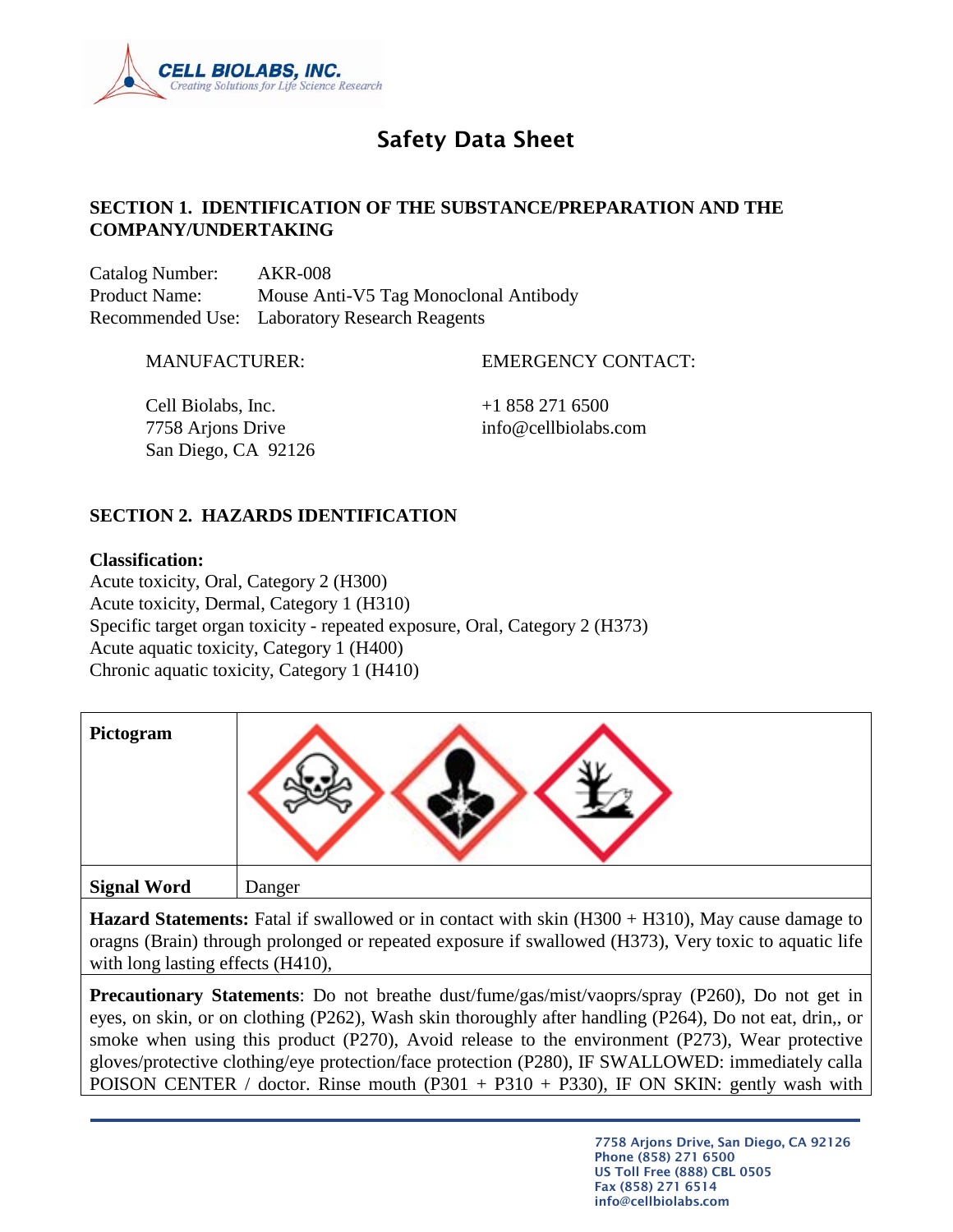

plenty of soap and water. Immediately call a POSON CENTER or doctor (P302 + P350 + P310), Get medical advice/attention if you feel unwell (P314), Take off contaminated clothing and wash before reuse (P362), Collect spillage (P391), Store locked up (P405), Dispose of contents/container to an approved waste disposal plant (P501).

## **SECTION 3. COMPOSITION/INFORMATION ON INGREDIENTS**

| <b>CHEMICAL NAME</b> | <b>CONCENTRATION</b> | $\begin{array}{cc} \textbf{CAS} \; \textbf{\#} \end{array}$ |
|----------------------|----------------------|-------------------------------------------------------------|
| <b>Sodium Azide</b>  | $0.05\%$             | 26628-22-8                                                  |

## **SECTION 4. FIRST-AID MEASURES**

- IF SWALLOWED, WASH OUT MOUTH WITH WATER PROVIDED PERSON IS CONSCIOUS. CALL A PHYSICIAN IF INHALED, REMOVE TO FRESH AIR. IF NOT BREATHING GIVE ARTIFICIAL RESPIRATION. IF BREATHING IS DIFFICULT, GIVE OXYGEN.
- IN CASE OF SKIN CONTACT, FLUSH WITH COPIOUS AMOUNTS OF WATER FOR AT LEAST 15 MINUTES. REMOVE CONTAMINATED CLOTHING AND SHOES. CALL A PHYSICIAN.
- IN CASE OF CONTACT WITH EYES, FLUSH WITH COPIOUS AMOUNTS OF WATER FOR AT LEAST 15 MINUTES. ASSURE ADEQUATE FLUSHING BY SEPARATING THE EYELIDS WITH FINGERS. CALL A PHYSICIAN.

## **SECTION 5. FIRE-FIGHTING MEASURES**

- Suitable extinguishing media: Water spray, alcohol-resistant foam, dry chemical or CO2
- Special protective equipment: Self-contained breathing apparatus

# **SECTION 6. ACCIDENTAL RELEASE MEASURES**

- Evacuate area
- Wear self-contained breathing apparatus, rubber boots and heavy rubber gloves.
- Absorb with sand or vermiculite, sweep up, place in a bag and hold for waste disposal.
- Avoid raising dust.
- Ventilate area and wash spill site after material pickup is complete.

# **SECTION 7. SAFETY HANDLING AND STORAGE**

- Should be handled by trained personnel observing good laboratory practices.
- Avoid breathing vapor.
- Avoid skin contact or swallowing.
- May cause allergic reaction in sensitized individuals.
- Store in properly labeled containers at temperature on label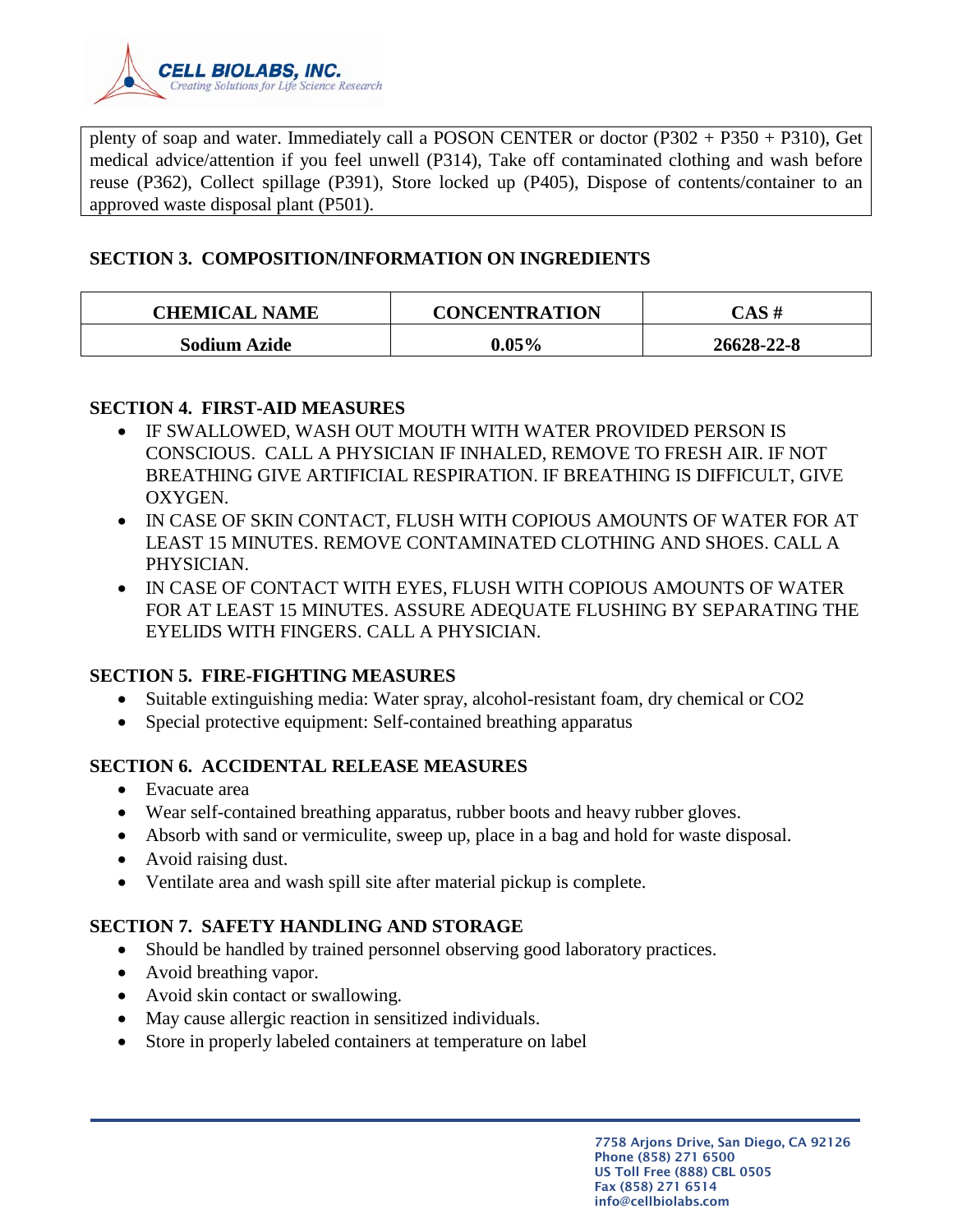

## **SECTION 8. EXPOSURE CONTROLS / PERSONAL PROTECTION**

- Engineering measures: Handle in accordance with good industrial hygiene and safety practices. Wash hands immediately after handling the product.
- Personal protective equipment: Face shield or safety glasses, gloves, protective clothing, suitable respiratory equipment in cases of inadequate ventilation.

## **SECTION 9. PHYSICAL AND CHEMICAL PROPERTIES**

- Form: liquid
- Odor: no data available
- pH: no data available
- Boiling point / range: no data available
- Melting point / range: no data available
- Flash point: no data available
- Evaporation rate: no data available
- Vapor pressure: no data available
- Vapor density: no data available
- Relative density: no data available
- Water solubility: no data available
- Autoignition temperature: no data available
- Decomposition temperature: no data available
- Viscosity: no data available
- Explosive properties: no data available
- Oxidizing properties: no data available

## **SECTION 10. STABILITY AND REACTIVITY**

- Stability: no data available
- Reactivity: no data available
- Conditions to avoid: no data available
- Incompatible materials: no data available
- Decomposition products: no data available

## **SECTION 11. TOXICOLOGICAL INFORMATION**

- Acute toxicity: no data available
- Skin corrosion/irritation: no data available
- Serious eye damage/irritation: no data available
- Respiratory or skin sensitization: no data available
- Germ cell mutagenicity: no data available
- Carcinogenicity: no data available
- Reproductive toxicity: no data available

## **SECTION 12. ECOLOGICAL INFORMATION**

• Ecotoxicity: no data available, harmful to aquatic life with long lasting effects.